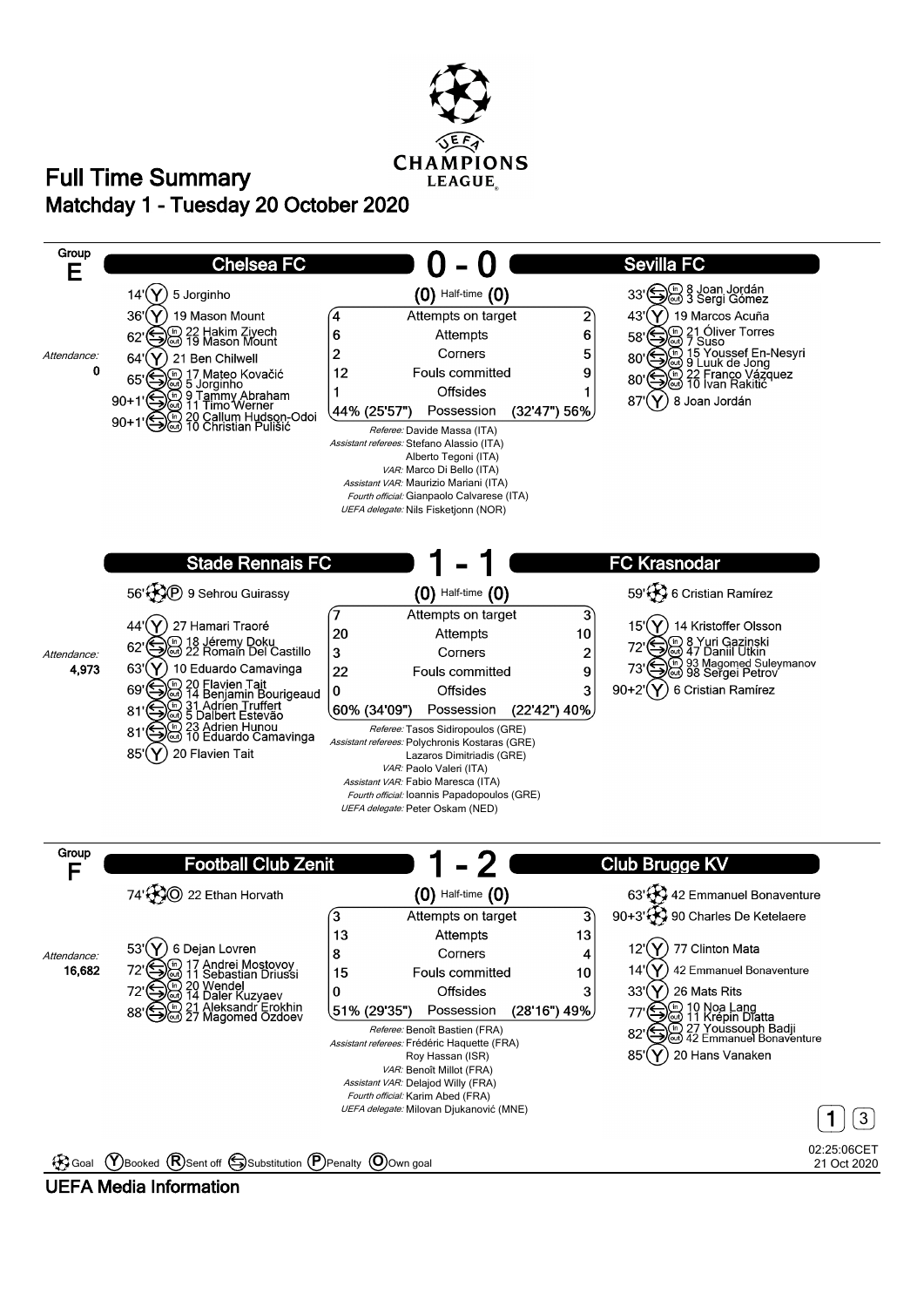

# **Matchday 1 - Tuesday 20 October 2020 Full Time Summary**



90+1' $(Y)$  15 Adnan Kovačević

02:25:06CET 21 Oct 2020 **2** 3

Goal **Y** Booked **R** Sent off Substitution **P** Penalty **O** Own goal

**UEFA Media Information**